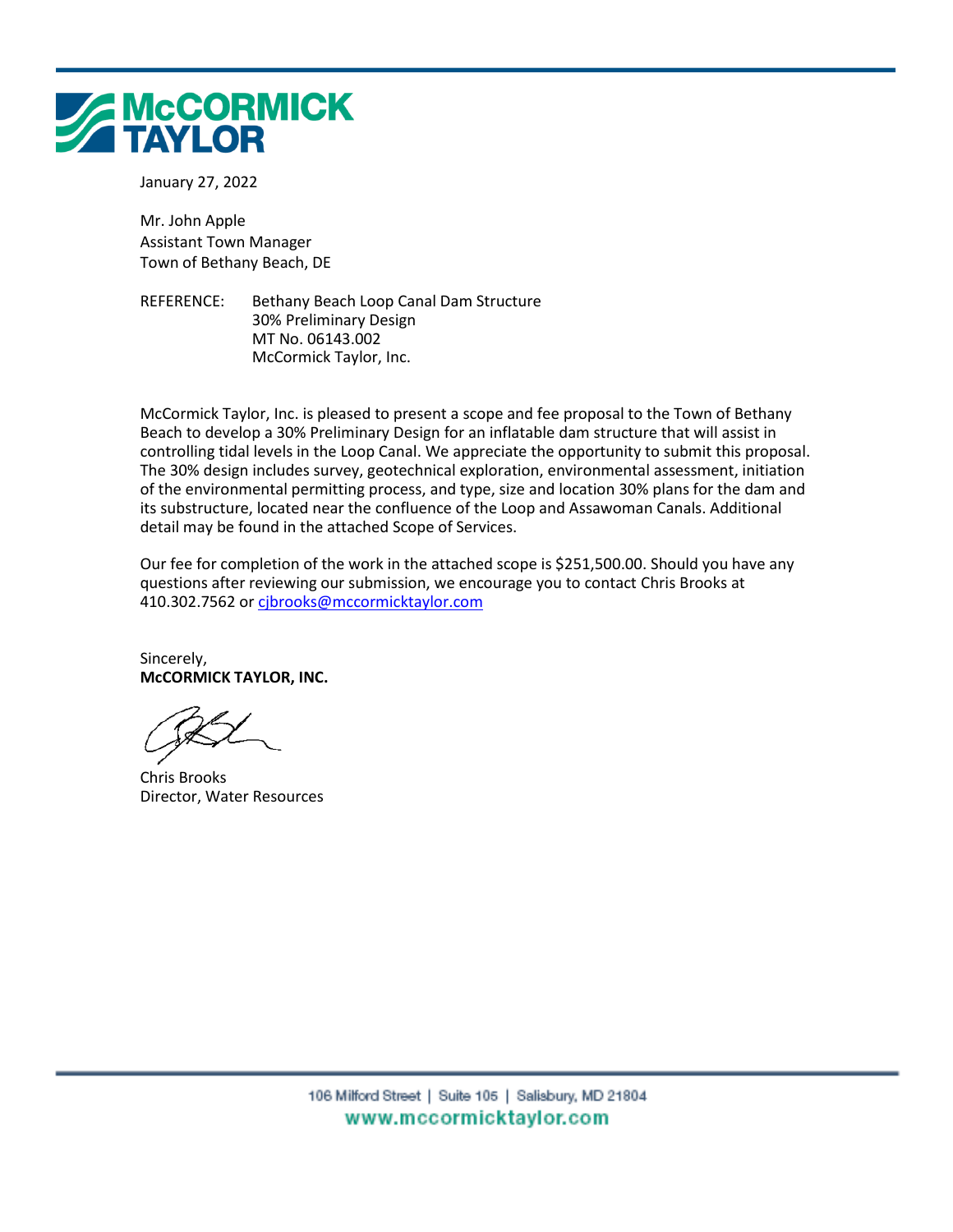Following the completion of the hydraulic study of the dam, the Town of Bethany Beach has requested McCormick Taylor (MT) develop a scope for the engineering design of the installation of a retractable dam, controlled by inflatable bladders, with a top elevation of +3.0' and a retracted bottom elevation of -3.0' (NAVD 88). This scope will cover through the Preliminary (30%) design of the project, including survey, geotechnical exploration, and development of the project Type, Size and Location (TS&L) including the basic details of the dam apparatus, conceptual structures for the foundation and seepage control beneath the dam, staging of the support infrastructure for the dam pump and power supply, and plans showing the anticipated limits of disturbance, construction access and anticipated easement requirements. This plan will also include the installation of a tidal flap gate at the 36" pipe under the bike path north of the Salt Pond.

### **1.0 Project Initiation and Field Data Collection**

### **1.1 Site Overview and Review of Available Information**

McCormick Taylor will review all existing plans, deeds and property data, GIS files and other available data from the Town for the project area as related to geotechnical or other information from site development plans and land ownership records. The project team will visit the site with the Town to discuss local constraints to the project. MT will coordinate with a supplier of the mechanical dam products, review details provided and work with the supplier to refine the approach to the initial design and discuss additional questions from the Town with the supplier to inform project decision making.

### **1.2 Topographic Survey**

Topographic Survey will be performed by our subconsultant Atlantic Group & Associates, Inc. which will include the following survey to perform the proposed work (Items A, B) as well as to verify existing data to confirm the hydraulic model (Item C) as shown on the attached exhibit:

A. Area 1: Objective is to determine overtopping elevation of the bike path and details of the area up and downstream of the pipe (invert, size, type, structural details, etc), for the purpose of installing a tidal gate on the northern end. Please collect at least 10LF of the channel in each direction, and any wetland flags.

B. Area 2: Goal is to get cross sections in channel for Assawoman north and south of confluence, and detailed channel surface in Loop Canal and confluence area. Survey limits beyond the top of channel bank on all sides and/or to a point above 5.0' elevation. Eastern limits of survey to the east of drainage channel on north side of Loop Canal. This is main area of proposed disturbance so all details (flags, utilities, boring locations, structures/piers/bulkheads, etc.) to be collected.

C. Area 3: Goal is to determine overtopping elevation of roadway through this stretch, as well as any culverts/storm drains in the area. Shots at CL and edge of roadway are sufficient to confirm hydraulic model as no disturbance is proposed in this area along with any channel and pipe/structure inverts.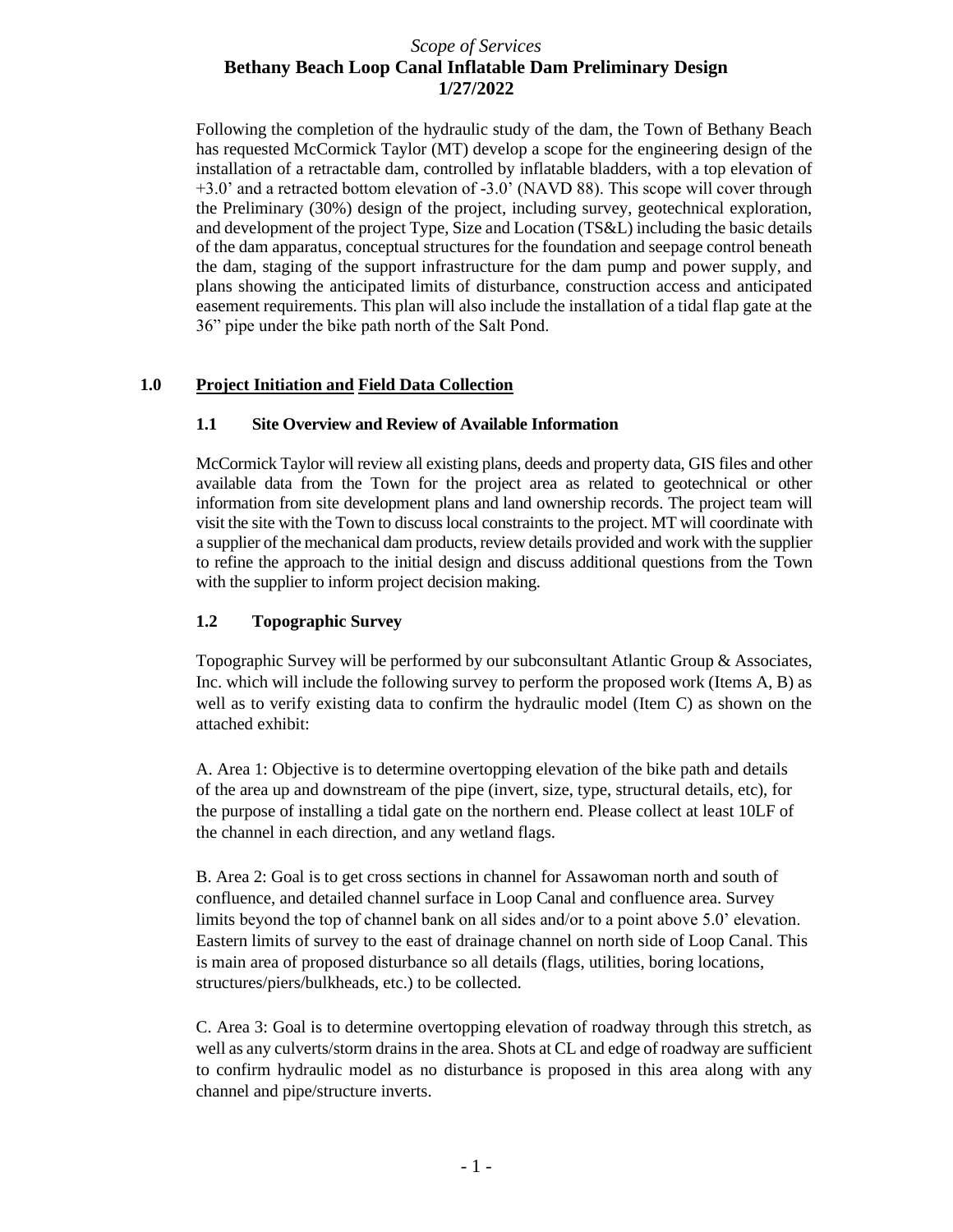### **1.3 Geotechnical Field Data**

Geotechnical exploration work will be performed by our subconsultant Hynes & Associates. The team will drill one Standard Penetration Test (SPT) boring on each side of the canal to depths of 40 feet and perform continuous sampling. With coordination assistance from the Town to obtain access as needed, on the north side of the canal access will be from Christine Lane. On the south side of the canal, the team will access the shore from the lot at the corner of Sandbar Court.

Prior to mobilization, Hynes will contact Miss Utility to mark public underground utilities at the property and will obtain boring permits from DNREC to drill the test borings.

Hynes will visually classify the boring samples and select soil samples for laboratory testing. If successful in collecting Shelby Tube samples, the team will perform Permeability tests, Unconfined Compressive Strength tests, Specific Gravity tests, Unit Weight Determinations, and Atterberg Limits (Liquid and Plastic) tests on the Shelby Tube Samples and a Consolidation Test on one of the Shelby Tube samples. Also, two Sieve Analysis tests, two Natural Moisture content tests and two sets of Corrosivity Tests on other split spoon samples. The corrosivity tests will include pH, Sulfates, Sulfides, Chloride, Redox Potential and Electrical Resistivity testing.

Following the field and laboratory programs, Hynes will prepare a report of geotechnical engineering evaluations. The report will include the test boring and laboratory test data, and evaluations for the proposed structure.

#### **1.4 Wetland Delineation**

McCormick Taylor will perform field delineation of wetlands and watercourses within the immediate vicinity of the study area in accordance with the United States Army Corps of Engineers (USACE) *1987 Corps of Engineers Wetlands Delineation Manual* and the *Regional Supplement to the Corps of Engineers Wetland Delineation Manual: Atlantic and Gulf Coastal Plain Region (Version 2.0, 2010)* as well as the Delaware Natural Resources and Environmental Control (DNREC) Wetlands and Subaqueous Lands regulations. The delineation will fully cover the project limits of construction (LOC) and extend up to 100 feet beyond these limits. Wetlands and watercourses identified through review of the DNREC Statewide Wetlands Mapping Project (SWMP) and the United States Fish and Wildlife Service (USFWS) National Wetland Inventory (NWI) mapping will be placed on the project's base mapping and used to facilitate potential areas for delineation. These areas will be field verified, and all wetlands and watercourses found within the project area will be flagged for survey. The flag locations will also be picked up via GPS and/or hand drawn on existing plans for surveyor reference. The recorded flag locations will be provided for inclusion on the project plans. All wetlands identified will be mapped and classified according to the USFWS's *A Classification of Wetlands and Deepwater Habitats of the United States* (Cowardin, et. al., 1979). Streams and other regulated watercourses will also be mapped and classified for project permitting purposes at the high tide line (HTL).

A *Waters & Wetlands Identification and Delineation Report* will be prepared to document the wetland and watercourse identification findings, including mapping, photographs of the project area's resources, and a wetland functional assessment (qualitative level analysis). Upon completion, this document will be submitted for approval to the Town of Bethany Beach Project Manager.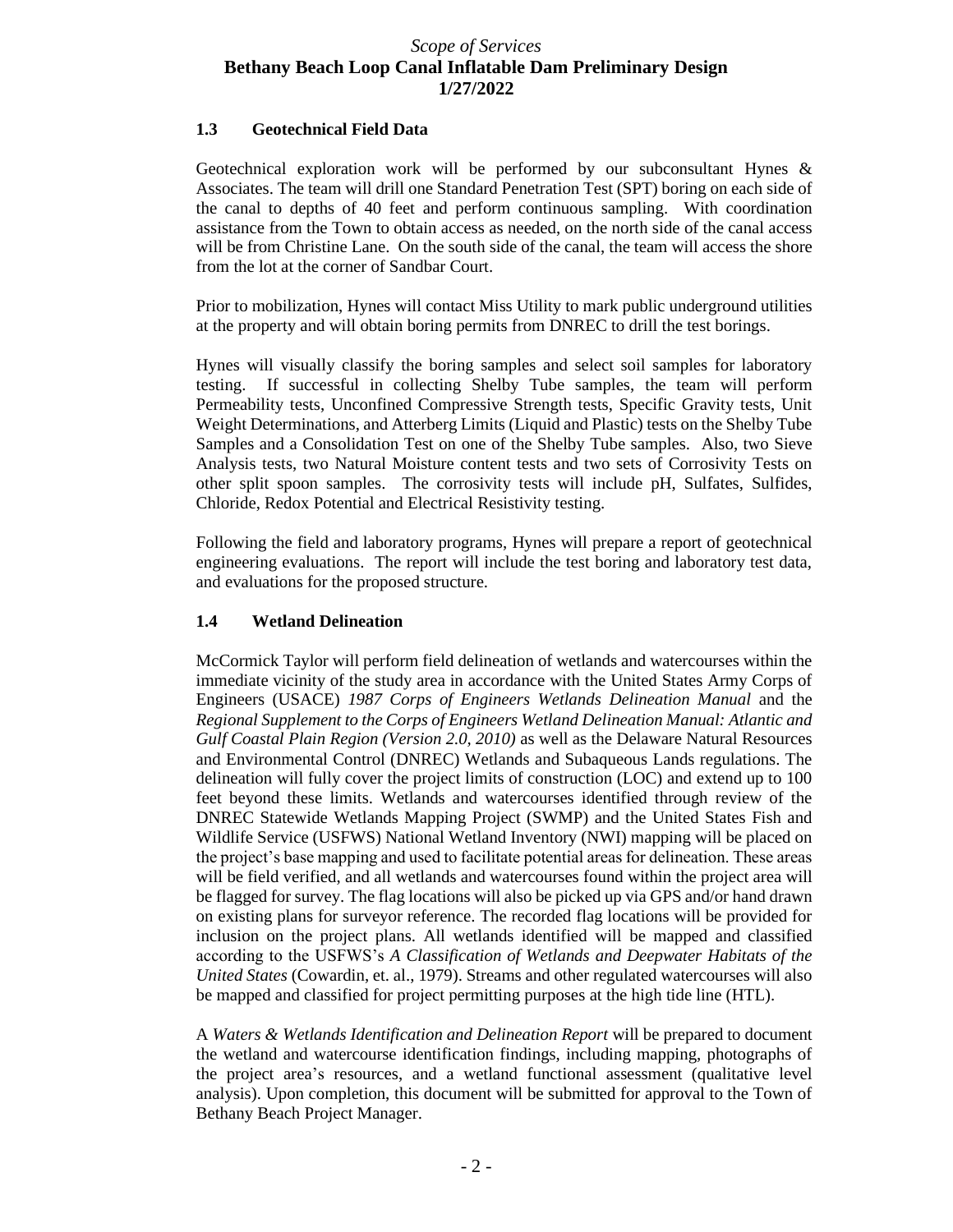### **2.0 NEPA Coordination**

#### **2.1 Environmental Assessment**

Federal grant funding typically requires compliance with all applicable Environmental Planning and Historic Preservation (EHP) laws, Executive Orders (EOs) and regulations to assess potential impacts of a proposed project on affected physical, cultural (historic and archaeological), biological, and social resources. Therefore, all project applications that do not qualify under the listed Categorical Exclusions (*DHS Instruction Manual 023-01-001- 01, Rev 01, Appendix A)* must undergo an EHP review as part of FEMA's eligibility review process prior to award. McCormick Taylor will prepare an environmental screening document to be reviewed by FEMA EHP experts. McCormick Taylor will work closely with FEMA EHP experts to ensure grant funding is received for project.

Since the proposed project does not fall under the approved Categorical Exclusions list, it is assumed that the project will require an Environmental Assessment to be prepared for NEPA approval. McCormick Taylor will work closely with the Project Manager and FEMA to prepare the Environmental Assessment for submission. This effort will include development of a purpose and need statement, alternatives analysis and review of impacts to resources. Since project activities are located within public protected lands, it is likely that Section 4(f) documentation will be required. Section 7 of the Endangered Species Act (ESA) also required consultation if the project will significantly affect species or habitats that are federally protected.

At this stage of the project, it is unknown what the design, area of potential effects (APE), and potential impacts the proposed dam will have on potential historic properties, both above ground and below. McCormick Taylor recommends coordinating with FEMA in order to initiate the Section 106 compliance review process initiating Section 106 consultation with the Delaware State Historic Preservation Office (DE SHPO) once project designs are further developed to provide a project description, area of potential effects (APE), a description of potential impacts, coordinate regarding known resources within the APE, and the potential for unknown resources within the APE. This Section 106 consultation will assume that the project will not have any potential to effect historic properties and that no cultural resources investigations will be required. If the design process and consultation with the DE SHPO result in the need for archaeological or architectural history surveys, a separate scope of work will be developed.

McCormick Taylor will conduct all necessary consultation and coordination with the appropriate agencies to ensure compliance with these sections. Additionally, this task will include Public Involvement including public workshops, interested party and public meetings, and stakeholder meetings. Coordination with FEMA will begin at the start of the project and will continue throughout the NEPA process to ensure a timely Record of Decision (ROD). McCormick Taylor assumes that the ROD will be a Finding of No Significant Impact (FONSI).

#### **3.0 Permit Initiation**

Due to the nature of the project, it is recommended that a pre-application conference be scheduled at the 30% design submission to ensure that any comments received from the agencies may be appropriately addressed for concurrent design submissions. McCormick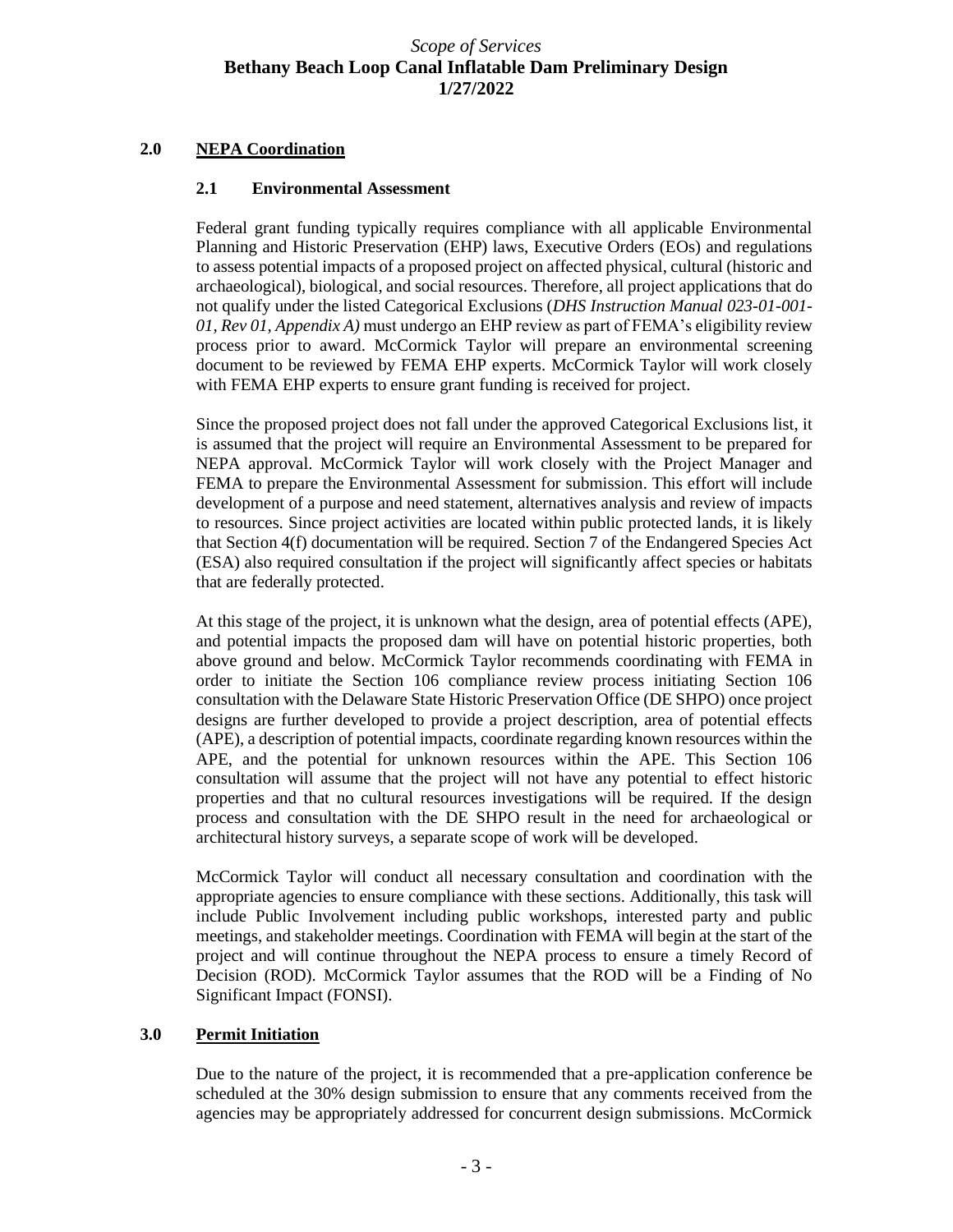Taylor will request a pre-application with USACE and DNREC once the project design has reached 30%. Material required for this meeting will include the preliminary project plans, *Waters & Wetlands Identification and Delineation Report*, figures including a project location map, photographs, and project description. Additionally, it is anticipated that the project will require a Sussex County Floodplain Permit. As a result, a meeting will also be held with the Sussex County Environmental and Flood Plain Manager.

#### **4.0 Concept Design and Plan Development (30%)**

### **4.1 Base Plan Development**

McCormick Taylor will develop plan sheets that detail the layout of the dam components, including plan and profile for the dam, dam foundation components, wingwall structures, riprap revetments, pump areas, maintenance access locations, and a location plan for the installation of the northern tidal gate. The following sheets will be included in the 30% plan set

| Title sheet w index                  | (1)   |
|--------------------------------------|-------|
| Baseline geometry sheet              | (1)   |
| Plan layout sheets for dam           | (2)   |
| Plan sheet for tidal flap gate       | (1)   |
| Dam Mechanical Details               | (TBD) |
| Sediment Control Plan Sheets         | (3)   |
| Sediment Control Details and Notes   | (2)   |
| Structural Plan Details and Profiles | (3)   |
| Geotechnical Borings and Data        | (1)   |

### **4.2 Hydraulic Modeling**

McCormick Taylor will utilize the previously developed 2-dimensional Hydraulic model and refine the surfaces of the existing and proposed conditions models based on the latest survey. The conceptual structure dimensions and grading will be entered into the proposed conditions model to provide an updated calculation of the impacts of the dam over existing conditions to the properties along the Assawoman Canal and the Loop Canal.

An animated model run will be prepared for 3 individual tidal scenarios (ex. and prop. conditions) for updated side-by-side comparisons (for a total of 6 animation clips) during the public involvement process.

The previous study report will be updated with the latest data for consideration during the initial engagement of permitting agencies.

#### **5.0 Foundation and Seepage Evaluations and Structural Design**

### **5.1 Preliminary Foundation Report**

Using the information obtained from the geotechnical investigations and laboratory testing, MT will develop preliminary foundation types including shallow foundations (ie, spread footings) and deep foundations (ie. pile foundations). The various foundation types will be evaluated to identify the foundation type that provides the required support to the structure, constructability given the site constraints, and overall economy. The foundation will have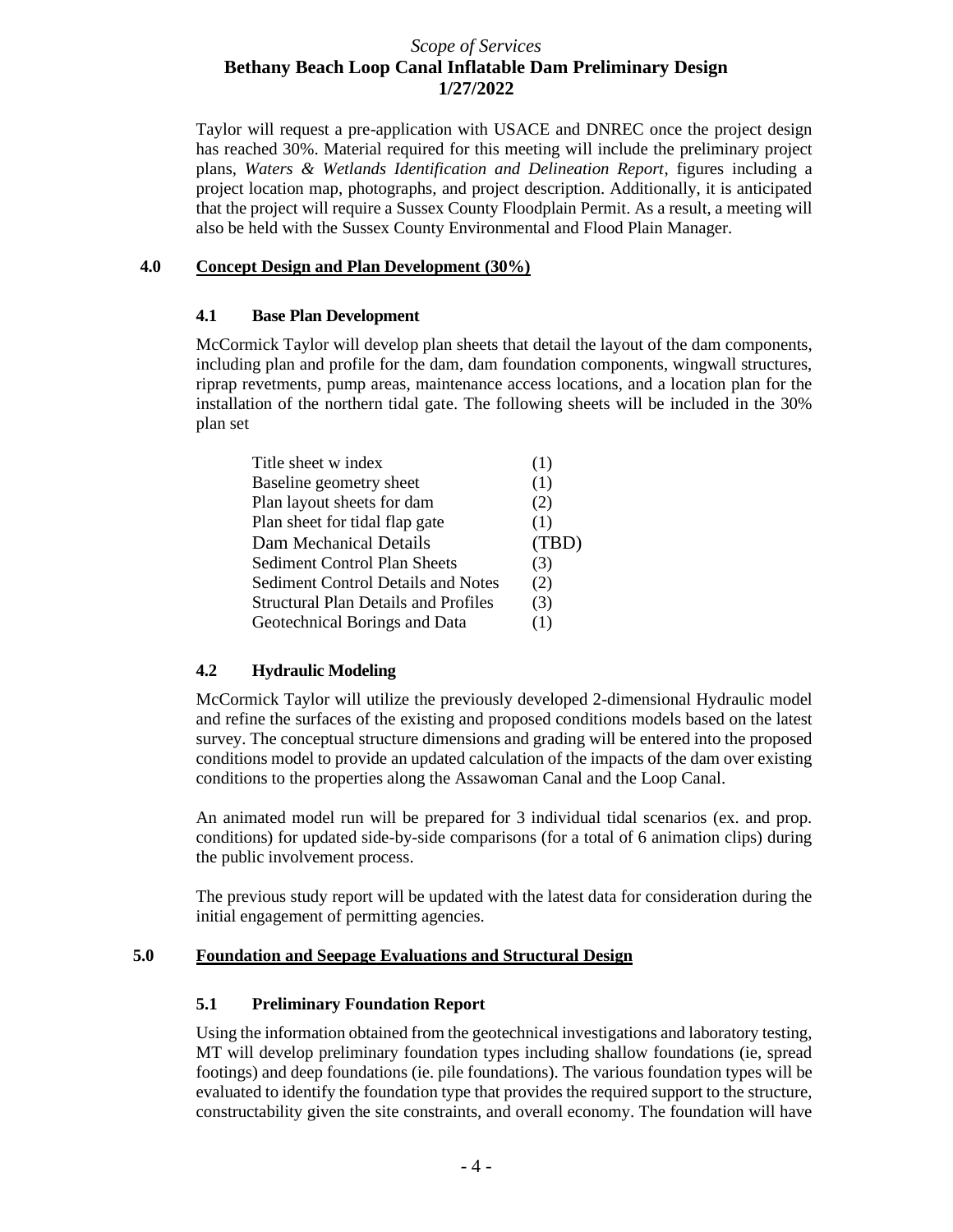to resist downward loads, upward loads (due to buoyancy of the inflated bladder), and lateral loads.

### **5.2 Seepage Control Evaluation**

Seepage under and around the proposed inflatable dam will be evaluated and seepage cutoffs will be developed. The extent of the seepage cutoff both vertically under the dam and horizontally through the abutments will be established. Various types of seepage cutoffs will be developed and evaluated including steel sheeting, vinyl sheeting, cast-inplace concrete, and grout columns. The horizontal cutoffs will be incorporated into wing walls that will extend from the ends of the inflatable dam into both abutments. The wing walls will serve to tie out the dam into both abutments and provide a rigid surface for the inflatable dam to contact in the inflated position.

### **5.3 Preliminary Structural Layout**

MT will provide a preliminary type, size, and location (TS&L) structural summary report including plans detailing the overall structural limits of the dam structure, and preliminary structure design parameters and cost estimate information. The plans will provide a plan view of the proposed structure with approximate dimensions and associated base mapping, and a profile view with structural dimensions and footing and wall elevations.

### **6.0 Dam Component Design**

MT will coordinate with the manufacturer of the inflatable dam to obtain the proper specifications, details and layout for the dam location. MT will develop plan sheets from these proprietary details into a generic version. This will include the pump and power supply components, and the permanent staging area, which may require additional structures to elevate above the 100-year flood elevation.

#### **7.0 Project Meetings and Public Outreach Support**

MT will attend three (3) online project coordination meetings with the Town to discuss the preliminary dam design options and finalize concepts for the 30% Plan and Report development. MT will develop three (3) displays for the County for discussion with the community and attend 1 additional meeting. Additional meetings for Permit coordination are noted above.

#### **8.0 30% Cost Estimate**

MT will develop a 30% cost estimate, refining the assumptions made with the planninglevel estimate developed for the Grant Application based on the concept developed using the additional survey and geotech data.

### Assumptions and Exclusions:

• Town of Bethany Beach will assist the Team with coordinating all entry onto private property for the purposes of survey, geotechnical exploration, environmental field work and other general project development needs.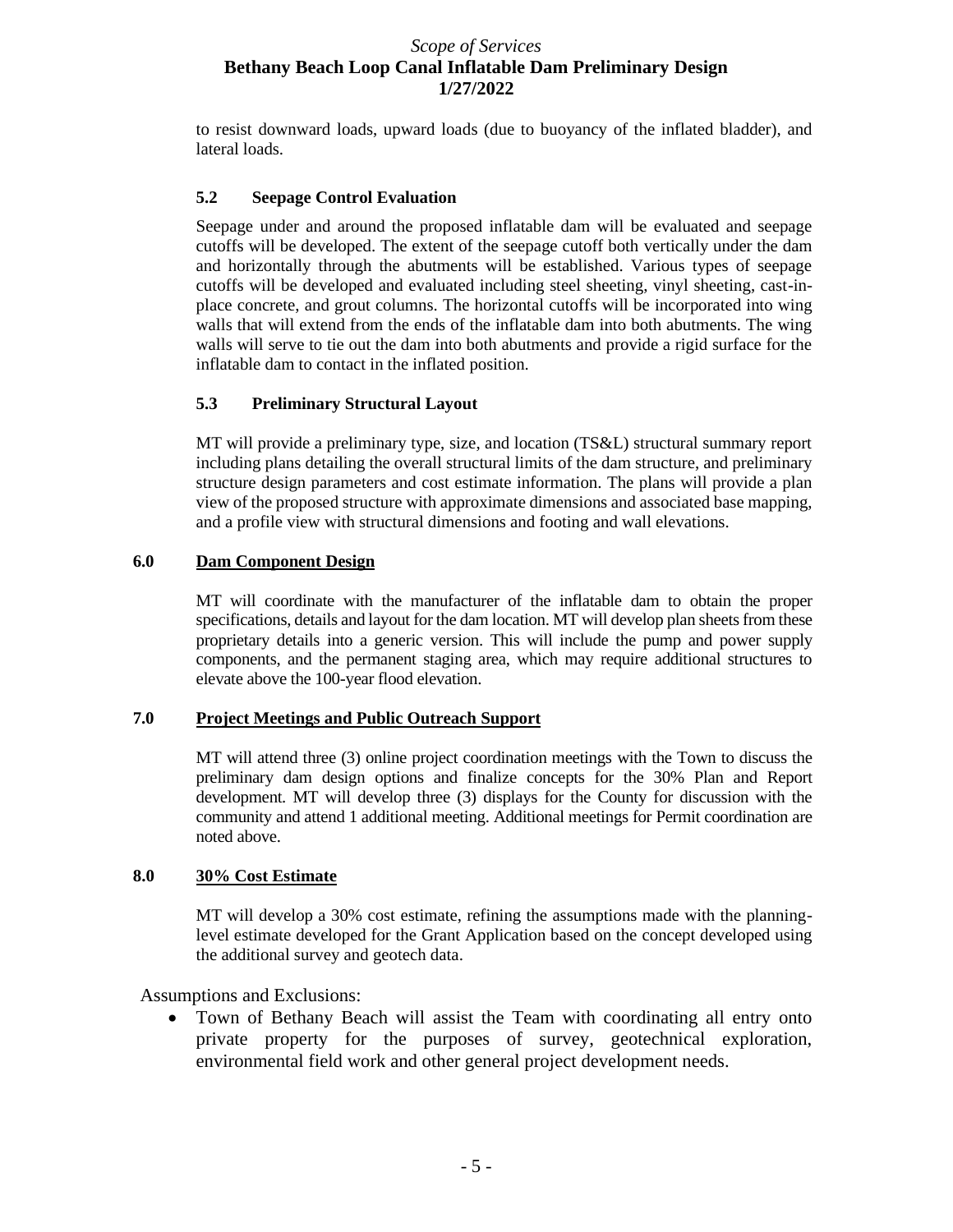- No boundary survey or utility designation is included at this time; necessary easements for temporary and permanent access will be determined following 30% design
- It is assumed that the project will require an Environmental Assessment to be prepared for NEPA Clearance
- It is assumed that the project with have no effect on historic and archaeological resources.
- It is assumed that the project will have no impacts to hazardous waste sites.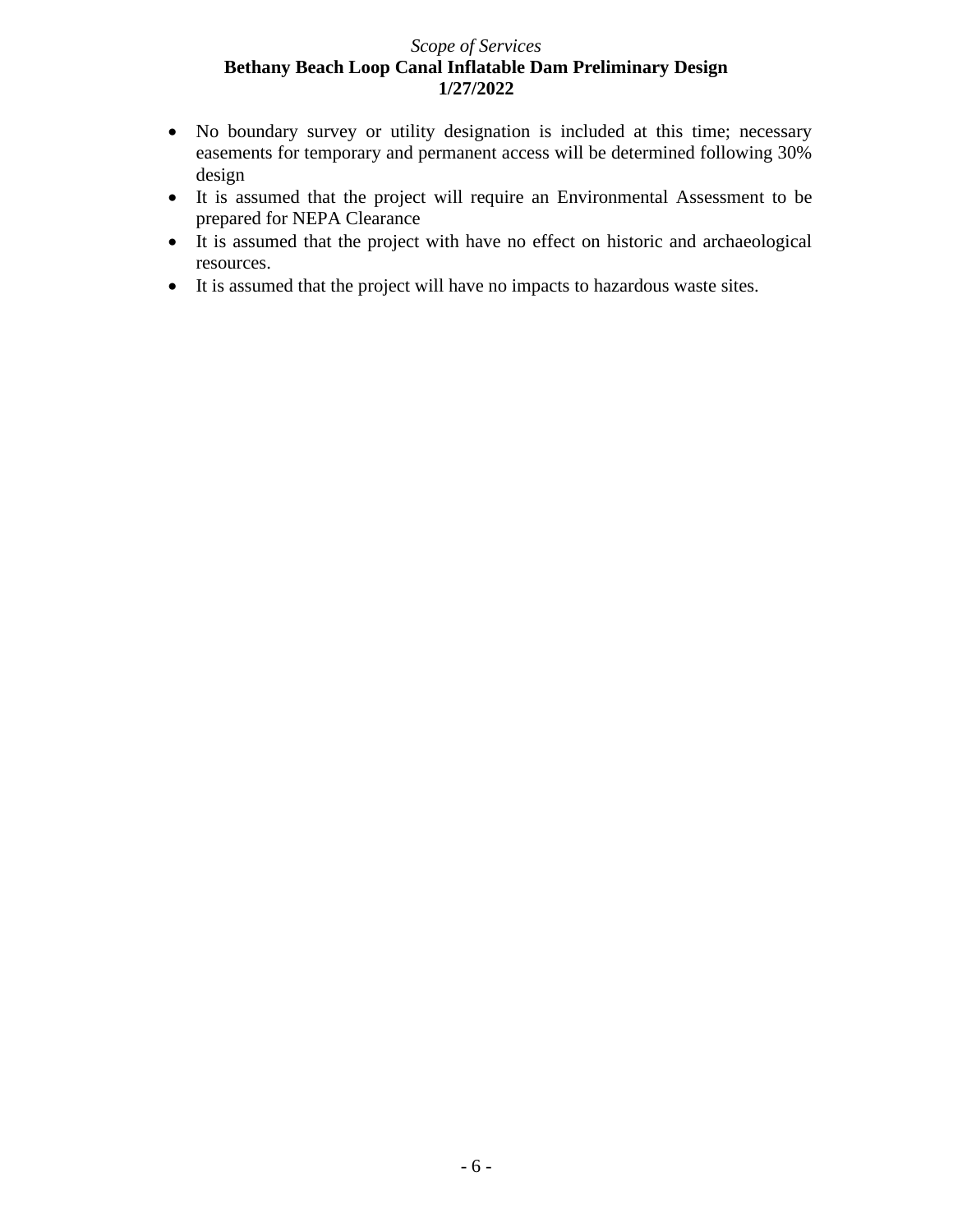# **SURVEY INVESTIGATION AREA**

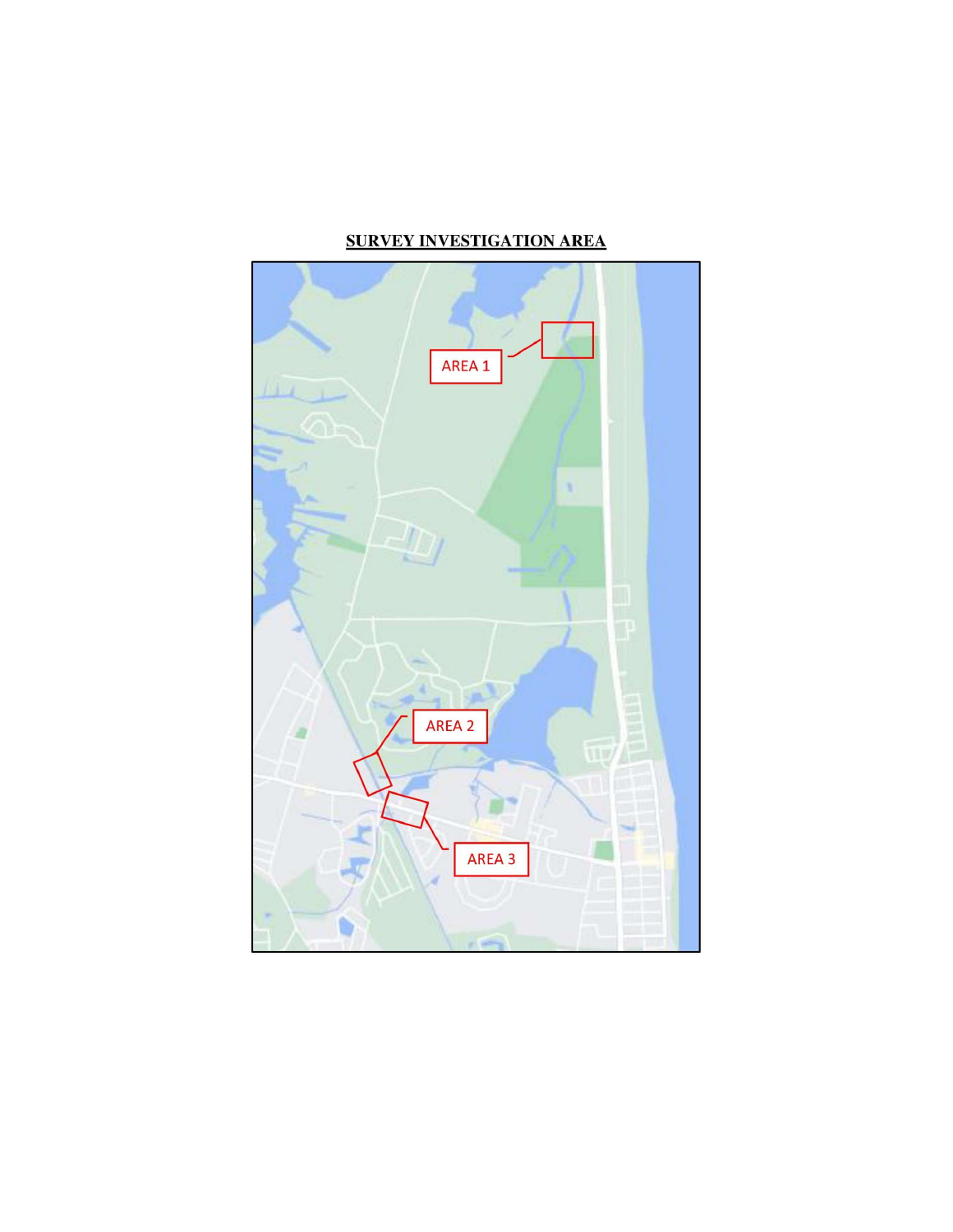